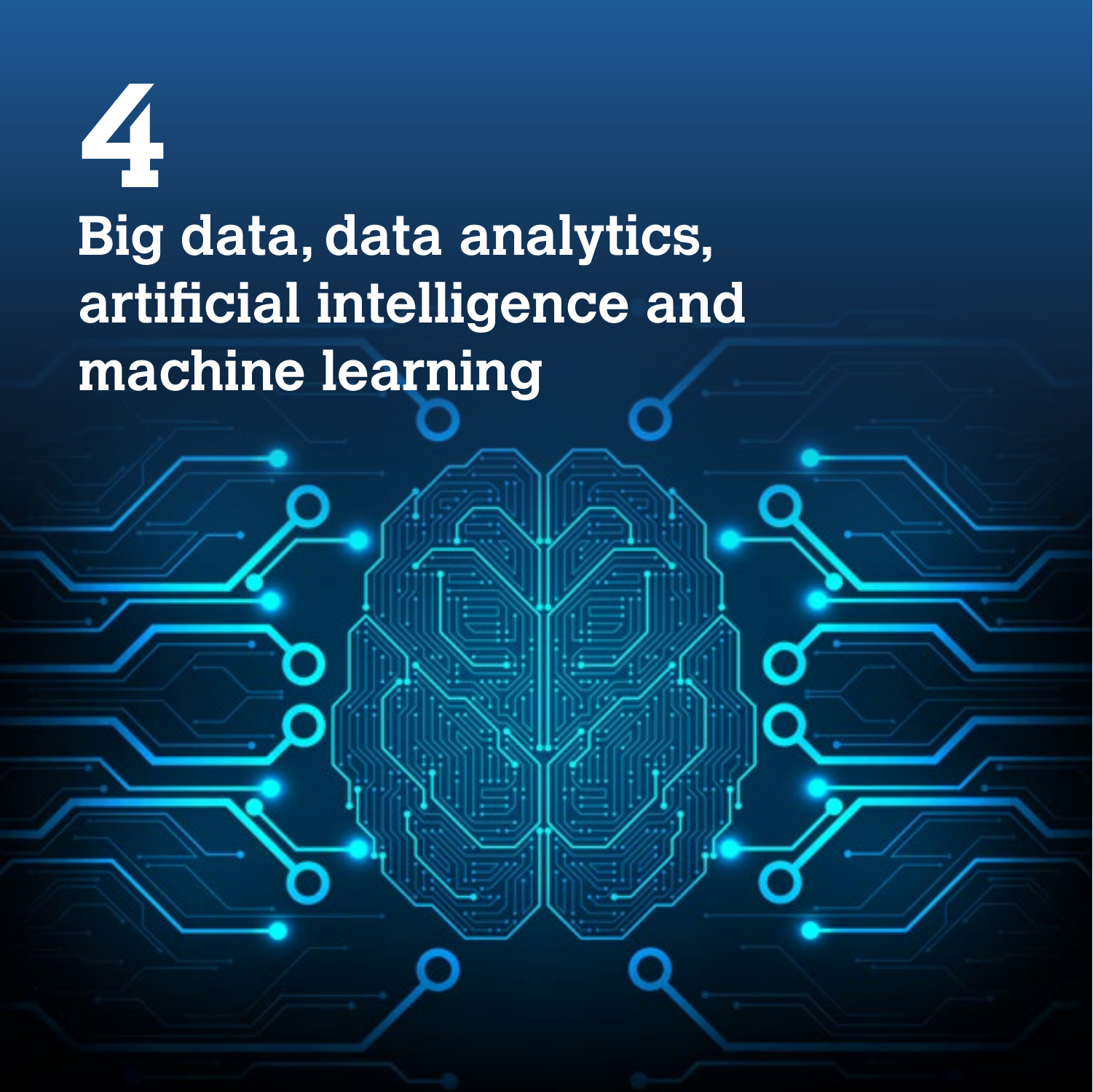**Around half of customs authorities use some combination of big data analytics, AI and machine learning, while the other half plans to do so in the future. The majority of respondents see clear benefits from the technology, where risk management and profiling, fraud detection, and greater compliance are the most prevalent.**

There is a need to establish a data strategy to ensure improved data governance and management and quality required. The obstacles and challenges to introducing these types of technology include the cost and the lack of expertise and good practices.

There is a high demand for human resources with advanced technical skills that are often hard to find, such as data architects and engineers, and software and machine learning designers. Data protection laws can limit the extent to which data can be used.

A lack of quidance on how to interpret such legislation in analysing data for customs purposes often leads to excessive caution in designing projects and restricts the exchange of data between organizations and customs authorities.

However, there can be great benefits to customs authorities, such as the following:

- data mining for intelligence purposes and risk management;
- post-clearance audits and controls;
- developing AI-based models for interpreting X-ray images;
- enhancing efficiency in using financial and tax data more widely and strategically to improve compliance and performance in terms of public revenue collection and to fight against smuggling;
- designing chatbots to answer online public enquiries:
- classifying tariffs;
- revealing potential anomalies in high revenue areas (e.g. excise goods);
- detecting undervaluation and overvaluation anomalies.

**A lack of guidance on how to interpret data protection laws restricts the exchange of data between organizations and customs authorities.**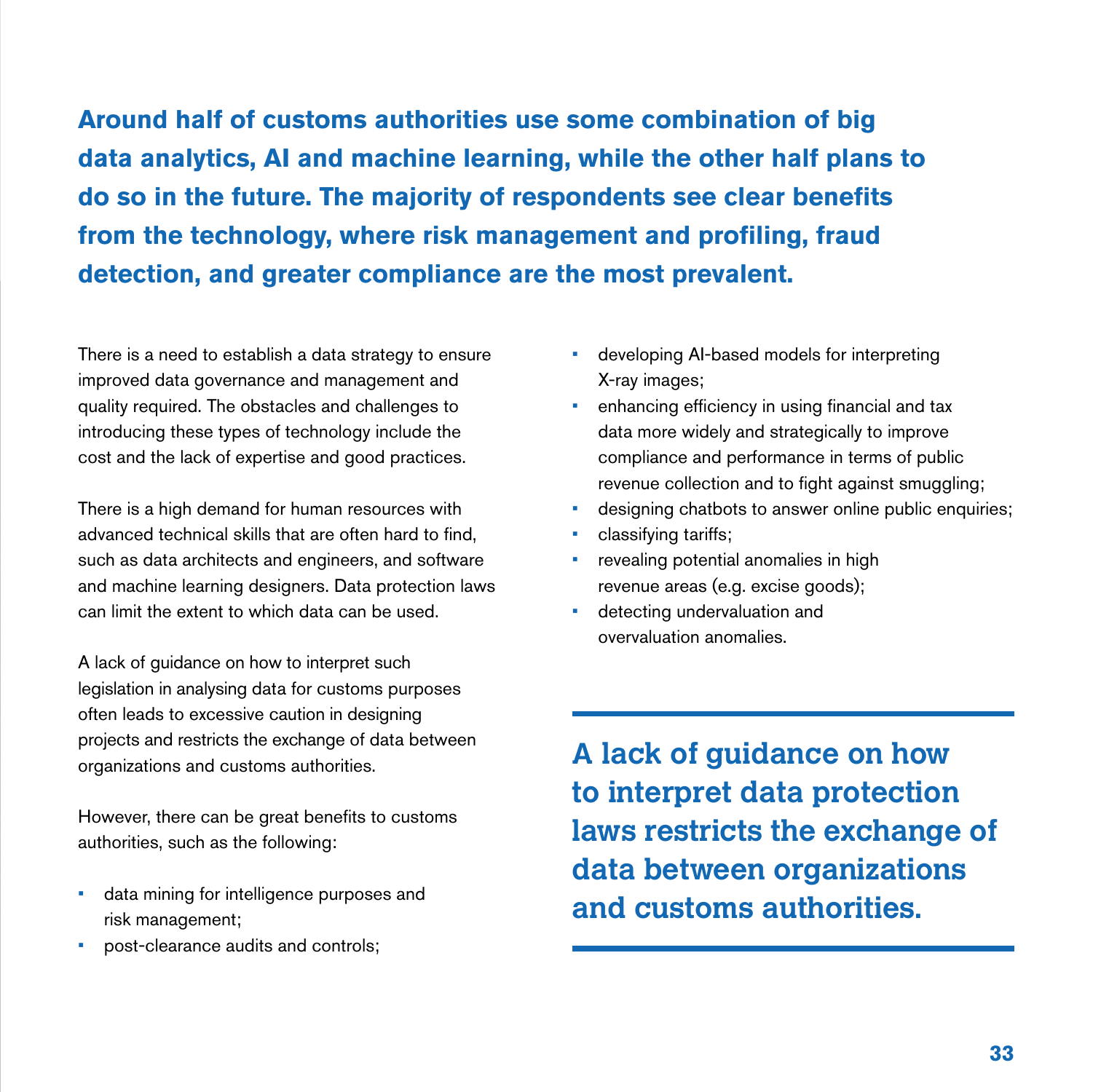## **Stage of adoption**

The ACS shows that 44 per cent of respondents use big data analytics, AI and machine learning (see Figure 12); while another 33 per cent have plans to introduce their use. A minority of respondents (23 per cent) have currently no plans.

### **Benefits**

The main benefits reported are better risk management and profiling, fraud detection and compliance, customs audits and identification of anomalies (see Figure 13).

#### **FIGURE 12**

**Stage of adoption of big data, data analytics, artificial intelligence and machine learning**



#### **FIGURE 13**

**Main benefits of introducing big data, data analytics, artificial intelligence and machine learning**



*Note:* Total respondents numbered 100. Figures indicate the number of responses for each category (respondents could give more than one answer).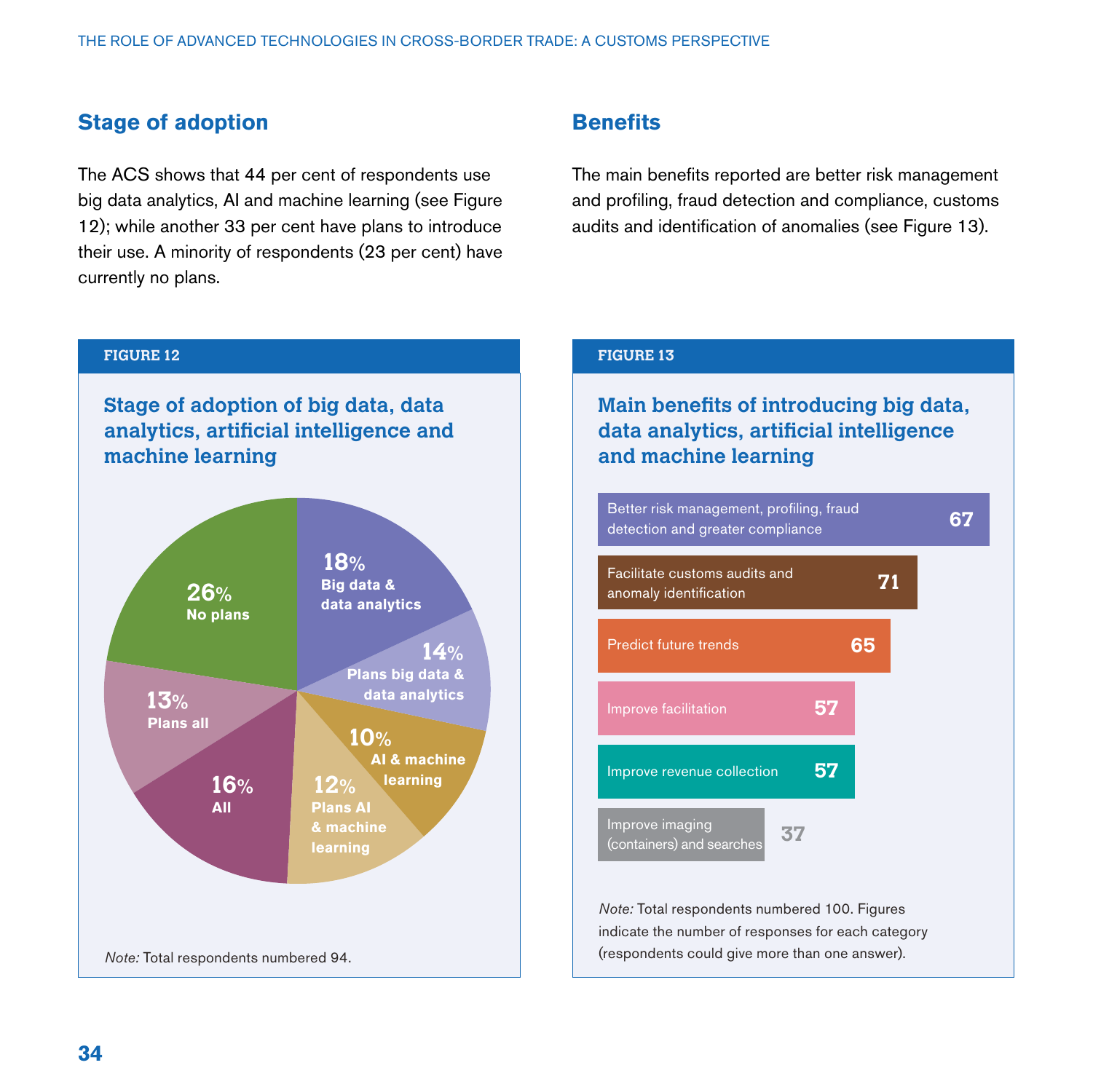Predicting future trends and improving trade facilitation and improving revenue collection also rank highly. However, fewer respondents reported improvements to container imaging and visual searches.

Some respondents reported a significant improvement in data quality when combining multiple commercial data sources with customs data. For example, Belgium is doing this to improve data quality and thus enhance the quality of data analytics and intelligence.

By integrating supervised and unsupervised learning models, it is possible to improve the performance of the assertiveness of the selection of transactions, either during processing or afterwards. Similarly, the incorporation of advanced selection models means that results can be interpreted more efficiently, which can then be fed back into the selection mechanisms, strengthening their performance. The models make it possible to reduce arbitrariness as a consequence of decisions based solely and exclusively on expert judgement.

**The incorporation of advanced selection models means that results can be interpreted more efficiently.**

## **Obstacles to adoption**

The most significant obstacles to implementation reported were the lack of expertise and the costs (see Figure 14). Similar to perceived obstacles to the introduction of IoT, a lack of good practices, current legacy systems, a lack of use by other stakeholders (18 respondents), the absence of a government strategy as

#### **FIGURE 14**

## **Main obstacles to adopting big data, data analytics, artificial intelligence and machine learning**



*Note:* Total respondents numbered 94. Figures indicate the number of responses for each category (respondents could give more than one answer).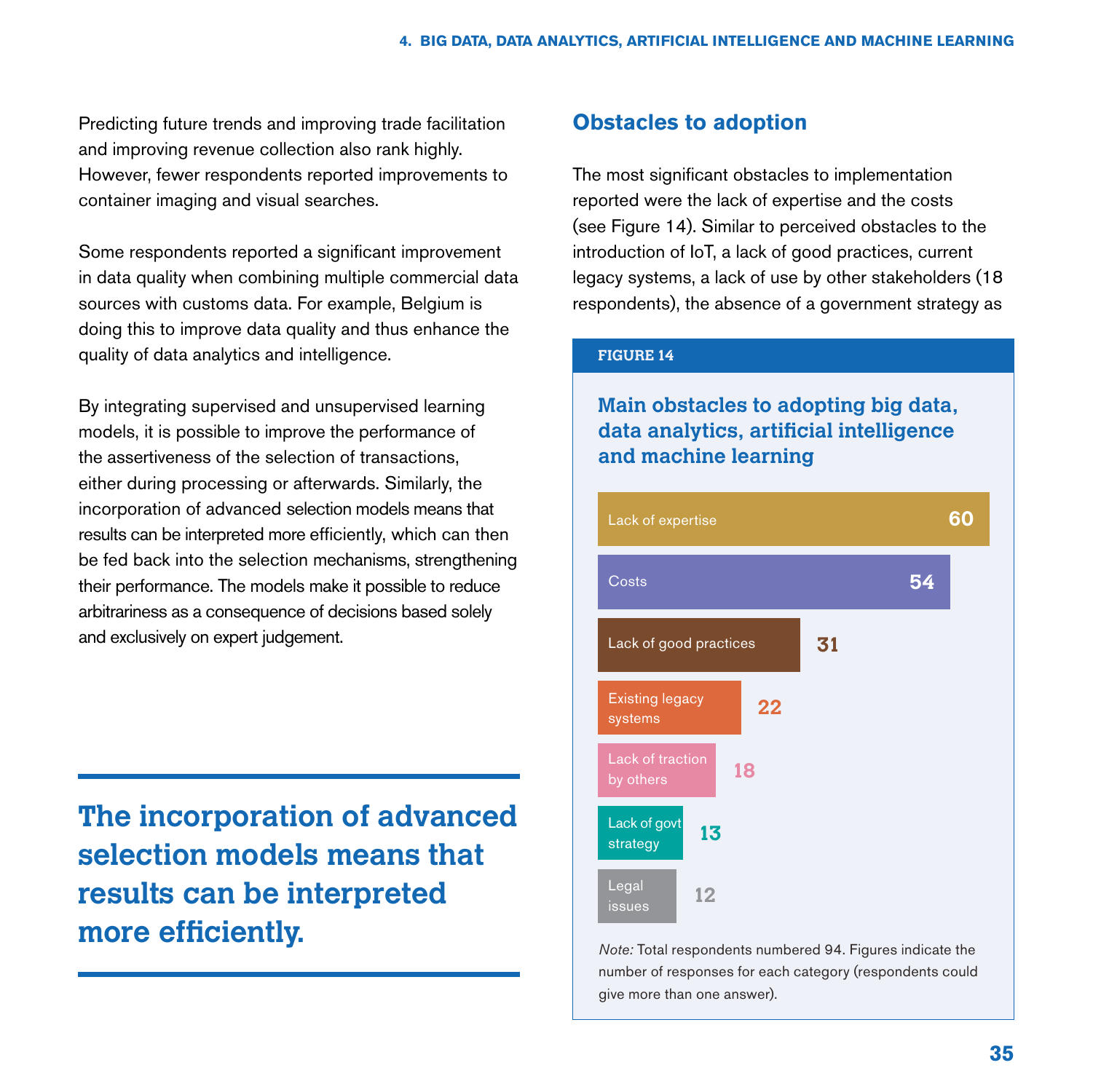well as legal issues are all obstacles. Respondents also cited data governance issues, data quality, information organization, roles and functions.

One respondent currently requests only a portion of the data it actually needs, while everything else is provided voluntarily by the carrier or service provider. Even for mandated data, such as advance passenger information collected by air carriers, obtain the necessary quality (i.e. timeliness, completeness) requires much effort. It can also be difficult to agree on a broad enough scope in data-sharing agreements required with third-party data providers, including within the government.

Properly using big data and machine learning in large organizations is not easy and often requires a shift in how to deal with data from a broader perspective, including having a data strategy and establishing a mechanism to ensure data governance and management. Such mechanisms can contribute to data of a higher quality and maximize the value of the information extracted (i.e. evidence-based decisionmaking, automation).

Respondents also observe that customs authorities may lose the golden opportunity to fully utilize the technology if they are not ready to manage the change. It has not been easy to train people with the appropriate skills. There is a high demand for engineers with advanced technical skills.

It can also be difficult to retain those profiles within teams due to a dynamic AI job market. Large-scale use of data and AI technology needs a new mindset in developing customs IT systems.

Integrating customs transactions data from multiple sources on a single platform and examining the big data from a 360-degree perspective require changes to current IT systems. In some cases, there will be legal obstacles to how freely the data can be used. Customs authorities face issues with legacy systems and may still rely on paper-based processing to a large extent.

Both customs authorities and data protection laws can limit the use of data for customs purposes. In EU law, there are the General Data Protection Regulation (GDPR) and the Union Customs Code. According to the definitions in the GDPR, nearly all customs-related datasets contain some form of personal data, whether directly or indirectly, that include names, addresses, phone numbers and company identification that could be traced back to a specific person or business. Those data fields are often unstructured or offer no easy way of excluding the personal data without losing the essence of the information.

In order to work with customs data, the choice is either anonymized data with minimal data protection constraints (but with less useful data) or personal data (in which case many provisions in EU and national legislation apply).

Most EU member States have pre-existing privacy laws they have had to adapt to comply with the GDPR, or even go beyond it. However, there is no clear guidance on how to interpret these laws together in the context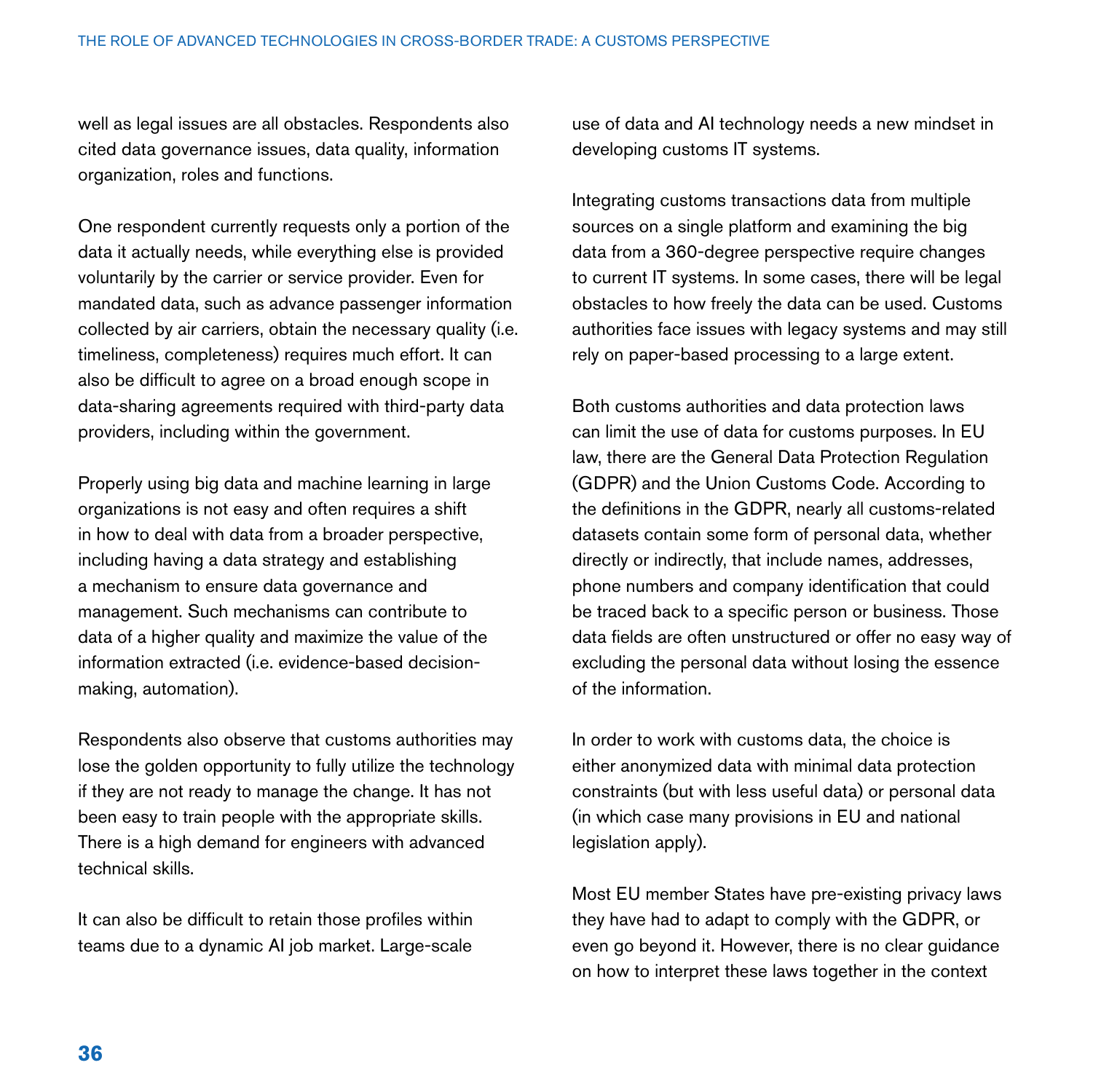of analysing data for customs purposes. Such a lack of clear guidance and interpretation often leads to excessive caution when designing projects. It also strongly limits the cases for which an organization is able to exchange data with other customs authorities. In practice, the following often occurs:

- (i) Data processing can only be carried out by certain categories of personnel (e.g. data miners, risk analysts, data managers).
- (ii) Data can only be exchanged with other parties if an agreement (or a specific protocol) on the processing of the data has been signed. Negotiations can take a long time or sometimes even fail. The content must be modified and signed again every time a new objective is defined, or a new data source or category is added.
- (iii) Internal procedures must be followed to make sure that everything is correctly documented, and that the data are protected (encrypted, and pseudonymized if it is not necessary to have the full data). Setting up the IT infrastructure dedicated to the exchange of data (i.e. servers) can only be done once the privacy process is approved by a dedicated data protection officer.
- (iv) The data protection officer must validate all these procedures and documents before any further steps are taken.
- $(v)$  The explicit authorization of the data protection committee must be obtained in order to add external data containing personal data to the IT infrastructure.

**Working with personal data is possible, but it is limited to specific use cases and requires much willingness, time and effort.**

Ultimately, working with personal data is possible, but it is limited to specific use cases and requires much willingness, time and effort. The process is tedious and must be repeated every time a new element is incorporated. On the other hand, working without personal data is not much simpler, since excluding personal data also involves the processing of personal data.

One respondent raised the issue of how to manage expectations. There are limitations to what can be achieved with the legal and data quality issues of big data customs analytics. Making these limitations known to managers and policy-makers is key for moving forward.

# **Examples of use**

Respondents provided many examples of how they use big data, data analytics, artificial intelligence and machine learning across a wide range of projects and cases. Table 2 summarizes the responses according to the type of technology.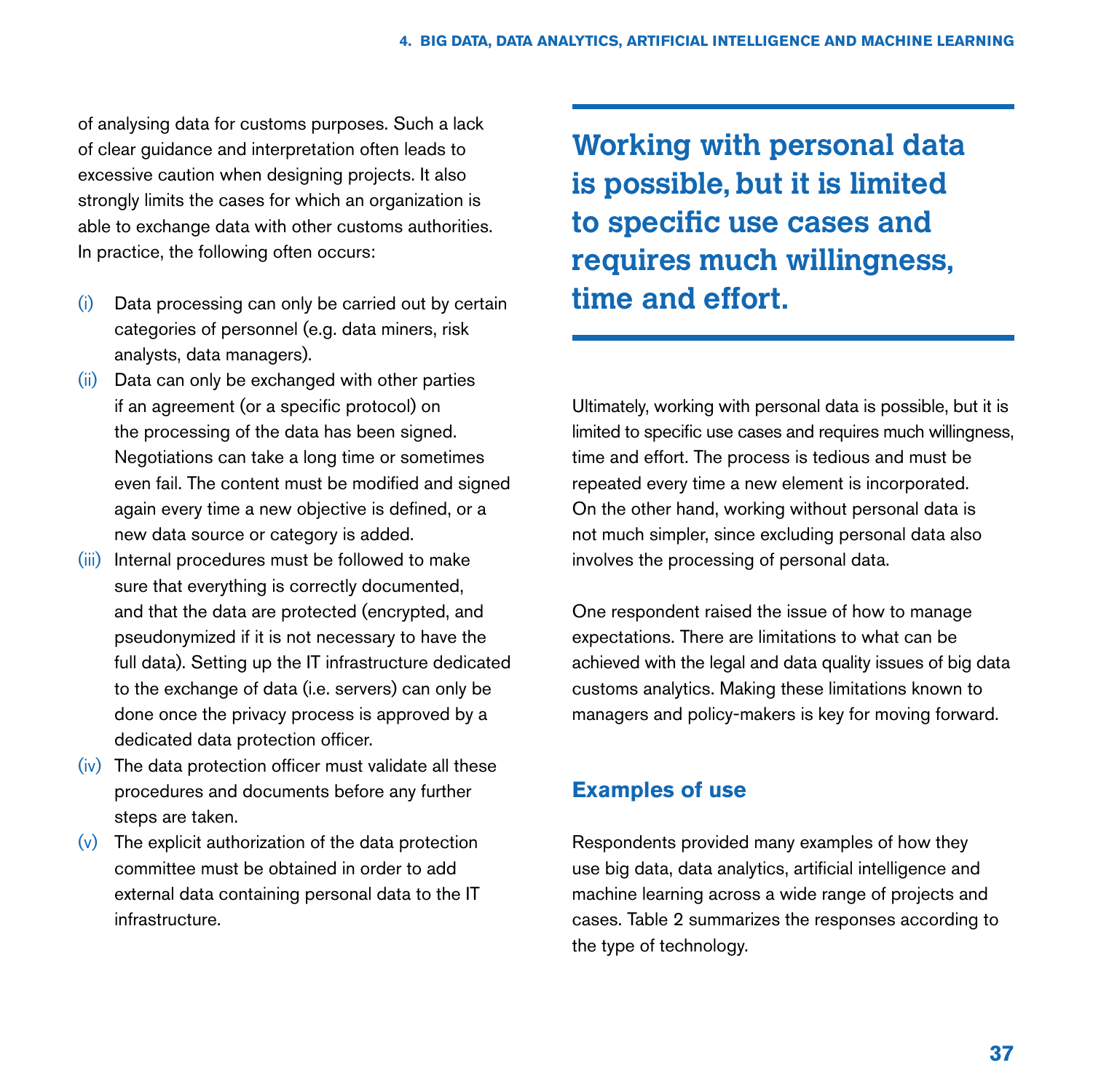#### **TABLE 2**

## **Example uses of big data, data analytics, artificial intelligence and machine learning**

| Post-clearance audits and controls |  |  |
|------------------------------------|--|--|
|                                    |  |  |

Automated targeting systems

Tariff misclassification and non-compliance with tariff advice

Misuse of concessions (including tariff concession orders, by-laws, free trade agreements and origin masking)

Detection of anomalies in high revenue areas (including excise equivalent goods i.e. alcohol, tobacco, petroleum)

Detection of dumping and countervailing anomalies

Detection of undervaluation and overvaluation anomalies

Refunds and drawbacks non-compliance

Detection of prohibited goods

Monitoring service delivery performance in real time

Providing historical insights into customs statistical information for future planning and forecasting

Compliance risk scoring in commercial and trade activities

Identifying low value courier and postal shipments to improve risk assessment

Identifying low risk individuals at borders

Developing advanced analytics for AEOs